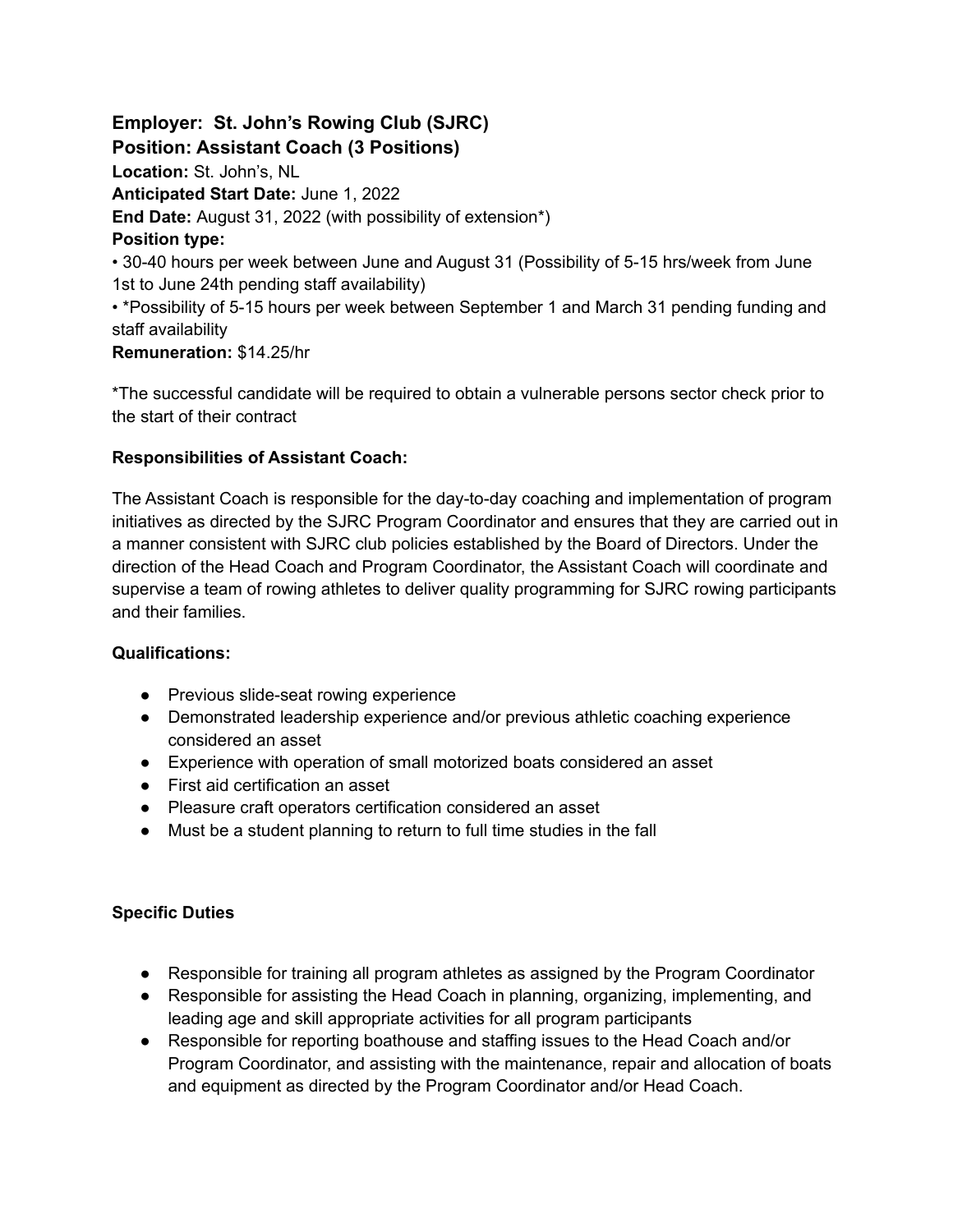- Responsible for day-to-day boathouse activities (i.e. athlete training, keeping boathouse tidy, assisting with inventory tracking, etc.)
- Responsible for ensuring that all SJRC activities are operating within the policies approved by the Board of Directors.
- Ensuring that all staff and rowing program participants adhere to the Health and Safety Policies as prescribed by the SJRC Board of Directors, NL Public Health, and as otherwise mandated by law.
- Adhere to specifically mandated Covid-19 related duties (sanitizing of equipment, etc) and role model safe behaviour to other staff and program participants
- Other tasks related to these programs that may, from time to time, be assigned by the Program Coordinator, Head Coach and/or Board of Directors.
- Participate in coach development training and workshops offered by Rowing Canada and/or the St. John's Rowing Club in order to grow as a coach in the sport of rowing
- Build relationships with program participants of all ages by showing strong leadership, compassion, empathy, and understanding
- Contribute to creating an inclusive and positive environment at the St. John's Rowing Club

## **Reporting Relationships:**

The Assistant Coach will report to the Program Coordinator and through them to the SJRC Board of Directors. The Assistant Coach works closely with the Head Coach, Program Coordinator, other staff members and the Board of Directors HR Committee in accordance with policies determined by the Board of Directors.

# **The St. John's Rowing Club**

Since 1986, SJRC has offered slide-seating rowing programs on Quidi Vidi lake. SJRC is a member organization of Rowing Canada with a commitment to raise awareness of slide-seat rowing and to create opportunities for athlete development in the sport of rowing. In addition to recreational programs, SJRC partners with the provincial slide-seat rowing organization, Rowing Newfoundland, to help prepare athletes for competitive rowing regattas in Canada and beyond.

SJRC is dedicated to quality programming for athletes and their families, to offering an inclusive and safe sport environment, and support for youth employees as developing fitness leaders in the St. John's community.

### SJRC: <https://sjrc.ca/>

SJRC: https://www.facebook.com/stjohnsrowingclub/

Rowing NL: https://sportnl.ca/member-sports/rowing-newfoundland-and-labrador/